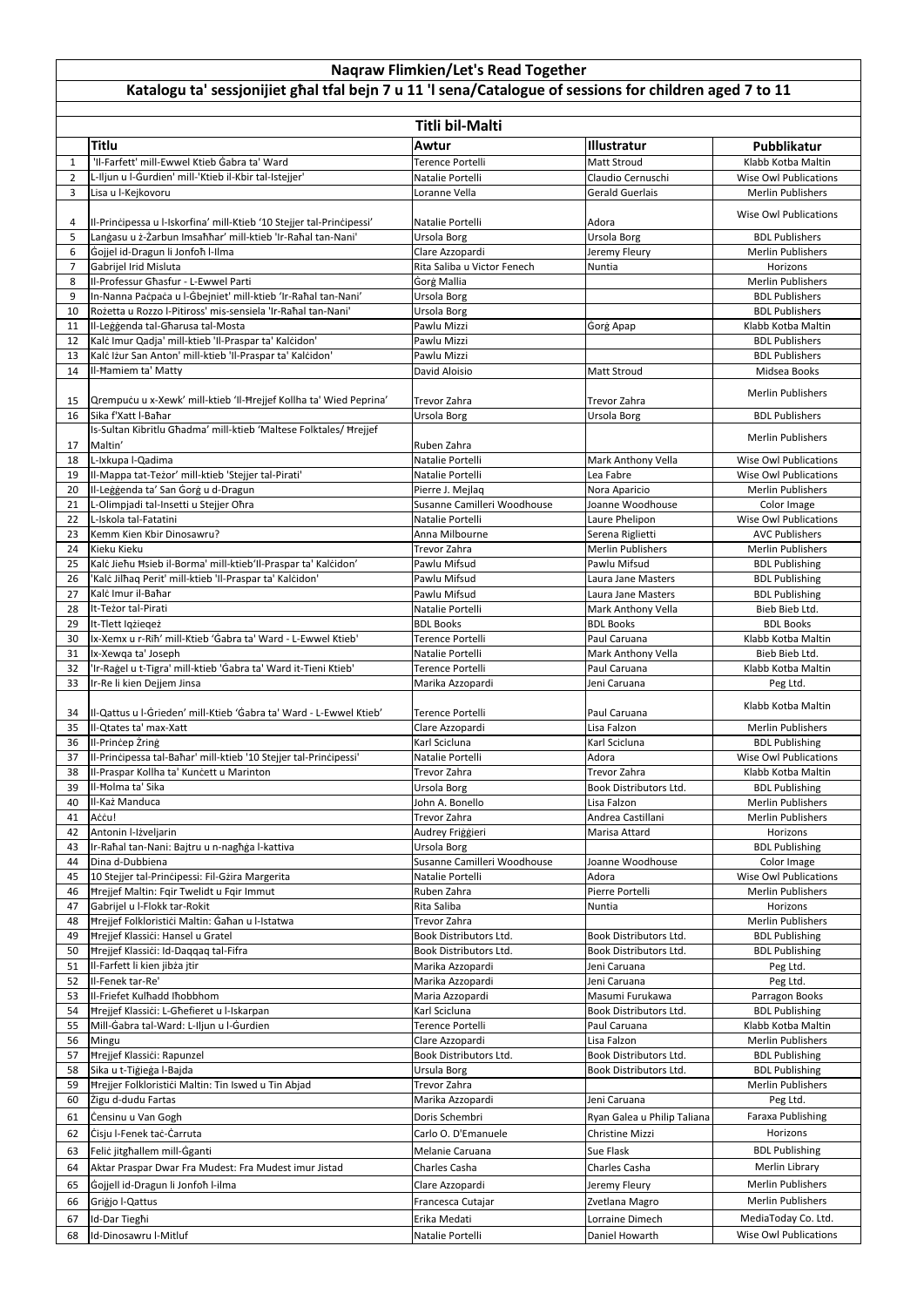| 69         | Il-Ferrovija tal-Holm                                                                                                  | Maria Azzopardi                        | Mark Marshall                       | <b>AVC Publishers</b>                             |
|------------|------------------------------------------------------------------------------------------------------------------------|----------------------------------------|-------------------------------------|---------------------------------------------------|
| 70         | Il-Professur Ghasfur: It-Tieni Parti                                                                                   | <b>Gorg Mallia</b>                     | Gorg Mallia                         | <b>Merlin Publishers</b>                          |
|            | Karlu I-Fatat Imqareb                                                                                                  | Audrey Friggieri                       | Marisa Attard                       | Horizons                                          |
| 71         |                                                                                                                        |                                        |                                     | Horizons                                          |
| 72         | L-Avventuri tal-Istaguni                                                                                               | Marisa Borg u Jessica Mallia           | Zvetlana Magro                      |                                                   |
| 73         | Lejl fit-Teatru                                                                                                        | Daniel Cini                            | Naomi Gatt                          | Horizons                                          |
| 74         | L-Istorja ta' Piżu                                                                                                     | <b>NA</b>                              | Book Distributors Ltd.              | <b>BDL Publishing</b>                             |
| 75         | Meta nkun Imbeżża                                                                                                      | <b>Tracey Moroney</b>                  | <b>Tracey Moroney</b>               | <b>AVC Publishers</b>                             |
| 76         | Karlu I-Fatat Imqareb                                                                                                  | Audrey Friggieri                       | Marisa Attard                       | Horizons                                          |
| 77         | Milly, Molly u l-Halliel tal-Qtates                                                                                    | Frans A. Attard                        | <b>Cris Morrell</b>                 | <b>Uptrend Publishing Malta</b>                   |
| 78         | L-Avventuri tal-Istaguni                                                                                               | Marisa Borg u Jessica Mallia           | Zvetlana Magro                      | Horizons                                          |
| 79         | Toni tat-Tritoni                                                                                                       | Stephen Lughermo                       | Sue Flask                           | Horizons                                          |
| 80         | Żuża ż-Żebra I-Kurjuża                                                                                                 | Mark Zammit                            | <b>Ruth Cilia</b>                   | Klabb Kotba Maltin                                |
| 81         | Accu!                                                                                                                  | Trevor Zahra                           | Andrea Castellani                   | <b>Merlin Publishers</b>                          |
| 82         | Gabrijel Irid Misluta                                                                                                  | Rita Saliba                            | Nuntia                              | Horizons                                          |
| 83         | Goru I-Granċ                                                                                                           | Svetlene Marie Fenech                  | Greta Borg Carabott                 | Klabb Kotba Maltin                                |
| 84         | Hansel u Gretel                                                                                                        | Chris Giordano                         | <b>NA</b>                           | <b>BDL Publishing</b>                             |
| 85         | Id-Dinosawri                                                                                                           | <b>Alfred Buttigieg</b>                | <b>Alfred Buttigieg</b>             | Edizzjoni Klaklamin                               |
| 86         | Il-Hamiem ta' Matty                                                                                                    | David Aloisio                          | <b>Matt Stroud</b>                  | Klabb Kotba Maltin                                |
| 87         | Il-Lotterija                                                                                                           | Trevor Zahra                           | Trevor Zahra                        | <b>Merlin Publishers</b>                          |
| 88         | Il-Praspar ta' Nora                                                                                                    | Clare Azzopardi                        | Stephanie Rousseau                  | <b>Merlin Publishers</b>                          |
| 89         | Il-Qattus Beżżiegħ                                                                                                     | Daniela Demicoli                       | Gustavo Mazali                      | <b>AVC Publishers</b>                             |
| 90         | Il-Vann iż-Żgħir                                                                                                       | Natalie Portelli                       | <b>NA</b>                           | <b>Wise Owl Publications</b>                      |
| 91         | Ir-Rahal tan-Nani: Patatu u s-Seger                                                                                    | Ursula Borg                            | Ursula Borg                         | <b>BDL Publishing</b>                             |
| 92         | Is-Sirena l-Misthija                                                                                                   | Natalie Portelli                       | Mark Anthony                        | <b>Wise Owl Publications</b>                      |
| 93         | It-Tifla I-Ċkejkna tal-Barnuż                                                                                          | Gużi Mallia                            | Gorg Mallia                         | <b>Bugelli Publications</b>                       |
| 94         | It-Tikek ta' Gabrijel                                                                                                  | Rita Saliba                            | Nuntia                              | Horizons                                          |
| 95         | Kukku l-Kukkudrill Kantant                                                                                             | <b>Merlin Publishers</b>               | Matilda Lebeau                      | <b>Merlin Publishers</b>                          |
| 96         | Lupu Lupettu jibża minn Dellu                                                                                          | Clare Azzopardi                        | Eleonore Thuillier                  | <b>Merlin Publishers</b>                          |
| 97         | Milly, Molly, u l-Bukkuni                                                                                              | Frans A. Attard                        | Cris Morrell                        | <b>Uptrend Publishing Malta</b>                   |
| 98         | Pandolfu u I-Gwienah Imlewnin                                                                                          | Erika Medati                           | Janet Vella                         | Outlook Coop                                      |
| 99         | Rumpelstiltskin                                                                                                        | <b>BDL</b>                             | <b>Book Distributors Ltd</b>        | <b>BDL Publishing</b>                             |
| 100        | Id-Dinosawri                                                                                                           | <b>Alfred Buttigieg</b>                | <b>Alfred Buttigieg</b>             | Edizzjoni Klaklamin                               |
|            | 101 Ziffa Mgarba f'Hal Buffura                                                                                         | Rita Saliba                            | <b>NA</b>                           | <b>BDL Publishing</b>                             |
| 102        | 50 Sena ta' Fra Mudest: Kapitlu: Il-Kejk                                                                               | Charles Casha                          | <b>NA</b>                           | Merlin Publishers                                 |
| 103        | Dar Gdida ghal Guzi                                                                                                    | Clare Azzopardi u Rachel Portelli      | Moira Scicluna Zahra                | <b>Merlin Publishers</b>                          |
| 104        | Il-Babaw                                                                                                               | <b>Enric Lluch</b>                     | <b>Miguel Andel Diez</b>            | <b>Merlin Publishers</b>                          |
| 105        | Guvni bit-Tpingija mill-ktieb 'Klabb Malti tal-Avventuri'                                                              | <b>Ruth Frendo</b>                     | <b>Fleur Sciortino</b>              | <b>BDL Publishing</b>                             |
| 106        | Min serag il-Poster?                                                                                                   | <b>Ruth Frendo</b>                     | Clare Sciortino                     | <b>Write Deal</b>                                 |
| 107        | Ilmina u I-Vit tal-Iskola                                                                                              | Miriam Schembri                        | Book Distributors Ltd.              | <b>BDL Publishing</b>                             |
| 108        | Il-Principessa tac-Cikkulata                                                                                           | <b>Claire Bertholet</b>                | Adora                               | <b>Wise Owl Publications</b>                      |
| 109        | Il-Vampir                                                                                                              | <b>Enric Lluch</b>                     | Fernando Falcone                    | <b>Merlin Publishers</b>                          |
| 110        | Imeldina u I-Ucuħ                                                                                                      | Sandra Hili Vassallo                   | <b>Beatrice Costamagna</b>          | <b>Merlin Publishers</b>                          |
| 111        | Pacpaca, Ferfuxa, u l-Kunserva                                                                                         | Ursula Borg                            | Ursula Borg                         | <b>BDL Publishing</b>                             |
| 112        | Deffusu u I-Ghasir tal-Gheneb                                                                                          | Ursula Borg                            | Ursula Borg                         | <b>BDL Publishing</b>                             |
| 113        | Is-Suldat u I-Ballerina                                                                                                | Natalie Portelli                       | NAomi Gatt                          | <b>Wise Owl Publications</b>                      |
| 114        | It-Tfajla tal-Kastell Żamitellu                                                                                        | Victor Fenech                          | Joe Mallia                          | Klabb Kotba Maltin                                |
| 115        | Iż-Żraben taż-Żfin                                                                                                     | <b>Gużi Mallia</b>                     | <b>NA</b>                           | <b>Bugelli Publications</b>                       |
| 116        | L-Inventur u x-Xita                                                                                                    | Ursula Borg                            | Ursula Borg                         | <b>BDL Publishing</b>                             |
| 117        | L-Ixkupa tar-Re' Vonxkup                                                                                               | Clare Azzopardi                        | <b>NA</b>                           | <b>Merlin Publishers</b>                          |
| 118        | Lupu Lupettu jinvestiga Mużew                                                                                          | Orianne Lallemand                      | <b>Eleonore Thuillier</b>           | <b>Merlin Publishers</b>                          |
| 119        | Meta Betta Hadet Rih                                                                                                   | Carmel G. Gauci                        | Frank Schembri                      | Merlin Publishers                                 |
| 120        | Mincott Hajt Iswed                                                                                                     | Trevor Żahra                           | Trevor Zahra                        | Merlin Publishers                                 |
| 121        | Ir-Rahal tan-Nani: Bajtru u n-Naghga l-Kattiva                                                                         | Ursula Borg                            | <b>NA</b>                           | <b>BDL Publishing</b>                             |
| 122        | Ir-Rahal tan-Nani: Langasu u ż-Żarbun Imsahhar                                                                         | Ursula Borg                            | <b>NA</b><br><b>Gerald Guerlais</b> | <b>BDL Publishing</b><br><b>Merlin Publishers</b> |
| 123        | Lisa u I-Kejkovoru                                                                                                     | James Benoit                           |                                     |                                                   |
| 124        | L-Iskola tal-Fatatini mill-ktieb '10 Stejjer tal-Fatatini'<br>Fatatu jmur l-iskola mill-ktieb 'L-Avventuri ta' Fatatu' | <b>Claire Bertholet</b><br>Marika Mamo | Laure Phelipon<br>Sandra Abela      | <b>Wise Owl Publications</b>                      |
| 125        | Merħba fir-Rifuġju ta' Kobikisa                                                                                        |                                        | Madeleine Brunulet                  | Colour Image<br><b>Merlin Publishers</b>          |
| 126        | Aktar Avventuri ta' Anglu Piżellu                                                                                      | Catherine Kalengula<br>Marianne Tabone | Marianne Tabone                     |                                                   |
| 127<br>128 | Avventura f'Qiegħ il-Baħar                                                                                             | Jennifer Peresso                       | Jennifer Peresso                    | <b>BDL Publishing</b><br><b>BDL Publishing</b>    |
| 129        | Hrejjer Maģići: Barnuża Hamra                                                                                          | Paolo Valentino                        | Valeria Abatzoglu                   | <b>Merlin Publishers</b>                          |
| 130        | Betta thaddem rasha: Il-Vizzju tat-Tipjip                                                                              | Carmel G. Gauci                        | Carmel G. Gauci                     | <b>Merlin Publishers</b>                          |
| 131        | Cetta tagħmel Ħbieb Godda                                                                                              | Marika Vella Montebello                | <b>Albert Pace</b>                  | <b>Merlin Publishers</b>                          |
| 132        | Fil-Gnien ta' Pablo Picasso                                                                                            | Doris Schembri                         | Ryan Galea                          | Horizons                                          |
| 133        | II-Fabbrika tal-Kliem                                                                                                  | Agnes de Lestrade                      | Valeria Decampo                     | <b>Merlin Publishers</b>                          |
| 134        | Il-Każ Manduca                                                                                                         | John A. Bonello                        | Lisa Falzon                         | Merlin Publishers                                 |
| 135        | Is-Saram ta' Lippu Naffar                                                                                              | Janet Mallia                           | Deandra Scicluna                    | Book Distributors Ltd.                            |
| 136        | Is-Sbejha u l-Mostru                                                                                                   | Natalie Portelli                       | <b>NA</b>                           | <b>Wise Owl Publications</b>                      |
| 137        | L-Avventura ta' Tipi mill-ktieb 'L-Avventuri ta' Tipi'                                                                 | Joan Alison Farrugia                   | Jason Buhagiar                      | <b>BDL Publishing</b>                             |
| 138        | Tipi jmur I-Iskola mill-ktieb 'L-Avventuri ta' Tipi'                                                                   | Joan Alison Farrugia                   | Jason Buhagiar                      | <b>BDL Publishing</b>                             |
| 139        | Tipi jilghab il-Futbol mill-ktieb 'L-Avventuri ta' Tipi'                                                               | Joan Alison Farrugia                   | Jason Buhagiar                      | <b>BDL Publishing</b>                             |
| 140        | Tipi jmur jikkampja mill-ktieb 'L-Avventuri ta' Tipi'                                                                  | Joan Alison Farrugia                   | Jason Buhagiar                      | <b>BDL Publishing</b>                             |
| 141        | Donna Żukketta u stejjer ohra                                                                                          | Vince Vella                            | Lisa Falzon                         | Klabb Kotba Maltin                                |
| 142        | Ir-Recta tal-Milied mill-ktieb 'Betta thaddem rasha'                                                                   | Carmel G. Gauci                        | Carmel G. Gauci                     | <b>Merlin Publishers</b>                          |
| 143        | It-Tifla tas-Sulfarini mill-ktieb 'In-Nanna kemm taf stejjer'                                                          | Natalie Portelli                       | Natalie Portelli                    | <b>Wise Owl Publications</b>                      |
| 144        | Ix-Xiħ tal-Mlied mill-ktieb 'Stejjer għall-Milied'                                                                     | Natalie Portelli                       | Natalie Portelli                    | <b>Wise Owl Publications</b>                      |
| 145        | L-Iskola tal-Pirati mill-ktieb 'Stejjer tal-Pirati'                                                                    | Claire Bertholet                       | <b>NA</b>                           | <b>Wise Owl Publications</b>                      |
| 146        | Viva l-Mużika mill-ktieb '10 stejjer tal-Pirati'                                                                       | Claire Bertholet                       | <b>NA</b>                           | Wise Owl Publications                             |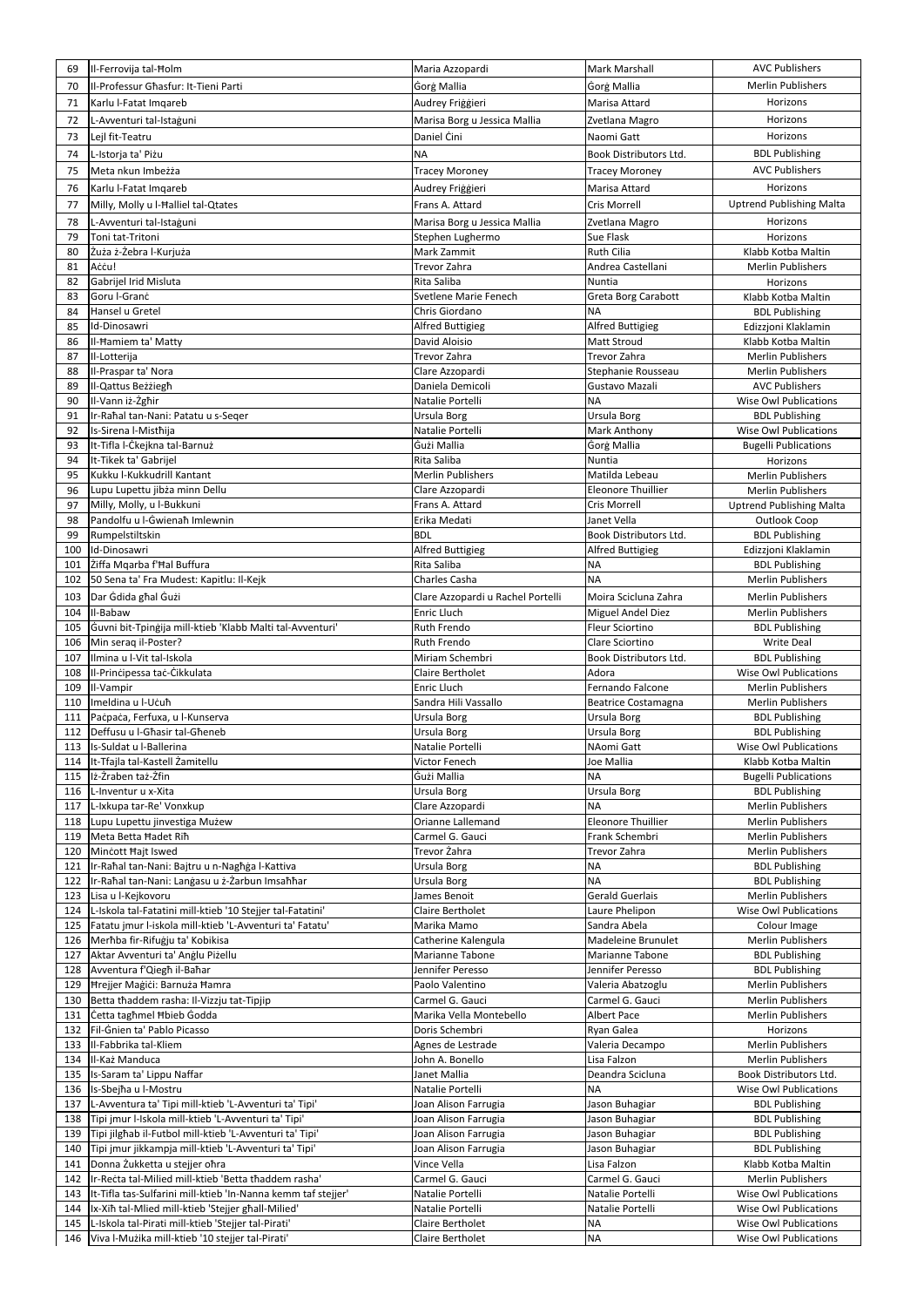| 147 | II-Fatat                                                                               | Enrich Lluch                | Rodrigo Lujan             | <b>Merlin Publishers</b>     |
|-----|----------------------------------------------------------------------------------------|-----------------------------|---------------------------|------------------------------|
| 148 | Il-Kalzetta I-Mitlufa                                                                  | <b>Rita Antoinette Borg</b> | Abi Baker                 | edizzjoni Klaklamin          |
| 149 | Il-Mlied tal-Angli                                                                     | Ivan De Battista            | <b>Mary Harris</b>        | edizzjoni Klaklamin          |
| 150 | Is-Sinjura Klaws                                                                       | Clare Azzopardi             | Lisa Falzon               | <b>Merlin Publishers</b>     |
| 151 | L-Erwieh u San Martin mill-ktieb 'Festi matul is-Sena'                                 | Tony C. Cutajar             | <b>NA</b>                 | Preca Library                |
| 152 | Meta l-Milied ma giex                                                                  | Clare Azzopardi             | Mark Scicluna             | <b>Merlin Publishers</b>     |
| 153 | Ir-Rigali ta' Nikola - L-Ewwel Parti: Jum il-Milied                                    | Andrew Borg                 | Nicole Diacono            | <b>Deer Publications</b>     |
| 154 | Ir-Rigali ta' Nikola - It-Tieni Parti: Seba' snin wara                                 | Andrew Borg                 | Nicole Diacono            | <b>Deer Publications</b>     |
| 155 | Ir-Rigali ta' Nikola - It-Tielet Parti: Bla omm u bla missier                          | Andrew Borg                 | Nicole Diacono            | <b>Deer Publications</b>     |
| 156 | Ir-Rigali ta' Nikola - Ir-Raba Parti: Il-Maltempata Msikkta                            | <b>Andrew Borg</b>          | Nicole Diacono            | <b>Deer Publications</b>     |
| 157 | Ir-Rigali ta' Nikola - Il-Hames Parti: Il-Manna ta' San Nikola                         | Andrew Borg                 | Nicole Diacono            | <b>Deer Publications</b>     |
| 158 | Min Seraq il-Poster? mill-ktieb 'Il-Klabb Malti tal-Avventuri'                         | Ruth Frendo                 | <b>Fleur Sciortino</b>    | <b>Write Deal</b>            |
| 159 | Toni tat-Tritoni                                                                       | Stephen Lughermo            | <b>Sue Flask</b>          | Horizons                     |
| 160 | Vincilot u I-Kavallier Iswed                                                           | Ellen Apsten                | Andrea Habrock            | <b>Merlin Publishers</b>     |
| 161 | Fuq il-karozza tal-Mellieha                                                            | Charles Casha               | Frank Schembri            | <b>Merlin Publishers</b>     |
| 162 | Girgor ghand in-Nanna                                                                  | Samantha Fabry              | Samantha Fabry            | Edizzjoni Klaklamin          |
| 163 | Il-Ballerina tal-Gelu                                                                  | <b>Immanuel Mifsud</b>      | <b>Immanuel Mifsud</b>    | Klabb Kotba Maltin           |
| 164 | Il-Frawla u I-Farfett                                                                  | <b>Immanuel Mifsud</b>      | Immanuel Mifsud           | Klabb Kotba Maltin           |
| 165 | II-Hanut li mar dawra                                                                  | Clare Azzopardi             | <b>Matt Stroud</b>        | <b>Merlin Publishers</b>     |
| 166 | Ir-ritratt tas-sur Pawl                                                                | Charles Casha               | Frank Schembri            | <b>Merlin Publishers</b>     |
| 167 | Is-Sultan Kibritlu Ghadma' mill-ktieb 'Maltese Folktales/ Hrejjef Maltin Marisa Attard |                             | Marisa Attard             | <b>Merlin Publishers</b>     |
| 168 | Kieku kieku                                                                            | Trevor Żahra                | Trevor Żahra              | Merlin Library               |
| 169 | Lisa u I-Kejkovoru                                                                     | James Benoit                | <b>Gerald Guerlais</b>    | <b>Merlin Publishers</b>     |
| 170 | L-Iskola tal-Pirati mill-ktieb 'Stejjer tal-Pirati'                                    | Claire Bertholet            | <b>NA</b>                 | <b>Wise Owl Publications</b> |
| 171 | L-istorja tal-ħuta u t-tadama                                                          | <b>Immanuel Mifsud</b>      | <b>Immanuel Mifsud</b>    | Klabb Kotba Maltin           |
| 172 | Lupu Lupettu jibża minn dellu                                                          | Orianne Lallemand           | <b>Eleonore Thuillier</b> | <b>Merlin Publishers</b>     |
| 173 | Lupu Lupettu jinvestiga Mużew                                                          | Orianne Lallemand           | <b>Eleonore Thuillier</b> | <b>Merlin Publishers</b>     |
| 174 | Lupu Lupettu johlom bl-ocean                                                           | Orianne Lallemand           | <b>Eleonore Thuillier</b> | <b>Merlin Publishers</b>     |
| 175 | Lupu Lupettu jrid isir Supereroj                                                       | Orianne Lallemand           | <b>Eleonore Thuillier</b> | <b>Merlin Publishers</b>     |
| 176 | Nora! Hemm x'ilbist?                                                                   | <b>Benedicte Carboneill</b> | Stephanie Rousseau        | <b>Merlin Publishers</b>     |
| 177 | Ottu ma jridx jikber                                                                   | Elisabeth De Lambilly       | Jerome Peyrat             | <b>Merlin Publishers</b>     |
| 178 | <b>Gurnata Ghawdex</b>                                                                 | Trevor Żahra                | Trevor Żahra              | <b>Merlin Publishers</b>     |
| 179 | Qlub tal-Aħwa                                                                          | Terrence Portelli           | Paul Caruana              | Klabb Kotba Maltin           |
| 180 | Xi xtaqet issir il-Mama?                                                               | Graziella Calleja           | <b>Sue Flask</b>          | <b>BDL Publishing</b>        |

## **Titles in English**

|                | <b>Title</b>                                                | <b>Author</b>                           | Illustrator           | <b>Publisher</b>                 |
|----------------|-------------------------------------------------------------|-----------------------------------------|-----------------------|----------------------------------|
| -1             | A Bear is a Bear (Except when he's not)                     | Karl Newson                             | Anuska Allepuz        | Nosy Crow Ltd.                   |
| $\overline{2}$ | 'Echo and Narcissus' from 'The Orchard Book of Greek Myths' | Geraldine McCaughrean                   | Emma Chichester Clark | Hachette Children's Group        |
| 3              | Myths'                                                      | Geraldine McCaughrean                   | Emma Chichester Clark | Hachette Children's Group        |
| 4              | King Midas from 'The Orchard Book of Greek Myths'           | Geraldine McCaughrean                   | Emma Chichester Clark | Hachette Children's Group        |
| 5              | Greek Myths'                                                | Geraldine McCaughrean                   | Emma Chichester Clark | Hachette Children's Group        |
| 6              | The Tiger Who Came to Tea                                   | Geraldine McCaughrean                   | Judith Kerr           | <b>Harper Collins Publishers</b> |
| 7              | <b>Animal Pants</b>                                         | <b>Brian Moses</b>                      | Anja Boretzki         | Pan Macmillan                    |
| 8              | Dear Mother Goose                                           | Michael Rosen                           | <b>Nick Sharratt</b>  | Walker Books Ltd.                |
| 9              | Use Your Imagination                                        | Nicola O'Byrne                          | Nicola O'Byrne        | Nosy Crow Ltd.                   |
| 10             | Firefly Home                                                | Jane Clarke                             | Britta Teckentrup     | Nosy Crow Ltd.                   |
| 11             | Little Sarah                                                | Unknown                                 | Unknown               | Unknown                          |
| 12             | Snail's Legs                                                | Damien Harvey                           | R.W. Alley            | <b>Harper Collins Publishers</b> |
|                |                                                             |                                         |                       | Penguin Random House             |
| 13             | The Enormous Crocodile                                      | <b>Roald Dahl</b>                       | <b>Quentin Blake</b>  | Children's UK                    |
| 14             | Geronimo The Penguin Who Thought He Could Fly               | David Walliams                          | <b>Tony Ross</b>      | Harper Collins UK                |
| 15             | How to be a Viking                                          | Cressida Cowell                         | Cressida Cowell       | Hachette Children's Group        |
| 16             | The Ghost in Annie's Room                                   | Philippa Pearce                         | Cate James            | Barrington Stoke Ltd.            |
| 17             | There's No Place Like Space                                 | <b>Tish Rabe</b>                        | <b>Aristides Ruiz</b> | Penguin Random House             |
| 18             | Shifty McGifty and Slippery Sam: The Missing Masterpiece    | <b>Tracey Corderoy</b>                  | Cate James            | Barrington Stoke Ltd.            |
| 19             | Dolphin Boy                                                 | Michael Morpurgo                        | Michael Foreman       | Andersen Press Ltd.              |
| 20             | The Scarecrows' Wedding                                     | Julia Donaldson                         | <b>Axel Scheffler</b> | Scholastic                       |
| 21             | The Story Machine                                           | Tom McLaughlin                          | <b>Tom McLaughlin</b> | <b>BloomsBury Books</b>          |
| 22             | Open Very Carefully                                         | <b>Nick Bromley</b>                     | Nicola O' Byrne       | Nosy Crow Ltd.                   |
| 23             | Paddington at the Carnival                                  | Michael Bond                            | R.W. Alley            | <b>Harper Collins Publishers</b> |
| 24             | Wait and See                                                | Sue Heap                                | Sue Heap              | Scholastic                       |
| 25             | <b>Mad about Minibeasts</b>                                 | <b>Giles Andreae</b>                    | David Wojtowycz       | Hachette Children's Group        |
| 26             | Marty and the Big Eared Elephant                            | Sandra Davies                           | Mavis Stucci          | The Book Company                 |
| 27             | Little Mouse and Big Breakfast                              | Christine Pym                           | Christine Pym         | Nosy Crow Ltd.                   |
| 28             | Little Red and the Very Hungry Lion                         | Alex T. Smith                           | Alex T. Smith         | Scholastic US                    |
| 29             | Little Red Hen                                              | <b>Mary Finch</b>                       | <b>Kate Slater</b>    | Barefoot Books Ltd.              |
| 30             | Little Lumpty                                               | Miko Imai                               | Miko Imai             | Walker Books Ltd.                |
| 31             | Lionel and the Lion's Share                                 | Lou Peacock                             | Lisa Sheehan          | Nosy Crow Ltd.                   |
| 32             | Jack and the Beanstalk                                      | <b>Stephen Tucker and Nick Sharratt</b> | <b>Nick Sharratt</b>  | Pan Macmillan                    |
| 33             | Jack and the Flumflum Tree                                  | Julia Donaldson                         | David Roberts         | Macmillan Children's Books       |
| 34             | Jack to the Rescue                                          | Katie Dale                              | Matt Buckingham       | <b>Orchard Books</b>             |
| 35             | Is It a Mermaid?                                            | Candy Gourlay                           | Francesca Chessa      | <b>Otter-Barry Books</b>         |
| 36             | Horrid Henry's Thank You Letter                             | Francesca Simon                         | <b>Tony Ross</b>      | Orion Children's Books           |
| 37             | Handa's Hen                                                 | Eileen Browne                           | Elieen Browne         | Walker Books Ltd.                |
| 38             | Gorilla                                                     | Anthony Browne                          | Anthony Browne        | Walker Books Ltd.                |
| 39             | Goldilocks                                                  | Stephen Tucker                          | <b>Nick Sharratt</b>  | Pan Macmillan                    |
| 40             | Goldilocks and Just the One Bear                            | Leigh Hodgkinson                        | Leigh Hodgkinson      | Nosy Crow Ltd.                   |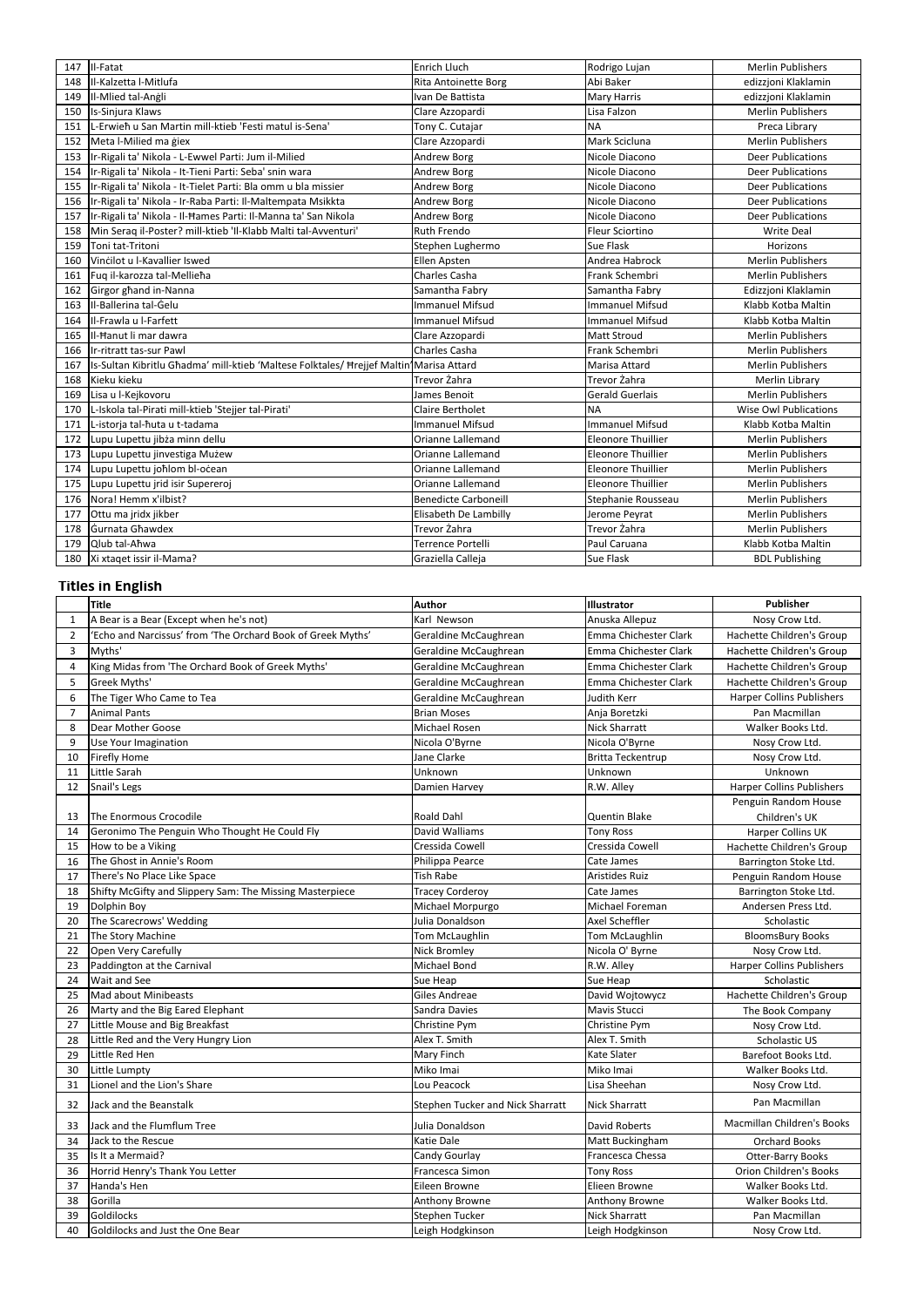| 41  | Baba Yaga the Flying Witch                               | Susanna Davidson                    | Sara Rojo                 | <b>Usborne Publishing</b>         |
|-----|----------------------------------------------------------|-------------------------------------|---------------------------|-----------------------------------|
|     | Dear Dinosaur                                            | Chae Strathie                       |                           |                                   |
| 42  |                                                          |                                     | Nicola O' Byrne           | Scholastic                        |
| 43  | <b>Elmer Hide and Seek</b>                               | David Mckee                         | David Mckee               | <b>Andersen Press</b>             |
| 44  | Elmer in the Snow                                        | David Mckee                         | David Mckee               | <b>Andersen Press</b>             |
| 45  | <b>Hector the Hermit Crab</b>                            | T. Albert                           | maaillustrations.com      | Monkey Pen                        |
| 46  | Hubble, Bubble Granny Trouble                            | <b>Tracey Corderoy</b>              | Joe Berger                | Nosy Crow Ltd.                    |
| 47  | "I have a little problem," said the bear                 | Heinz Janisch                       | Silke Leffler             | NorthSouth Books                  |
|     |                                                          |                                     |                           |                                   |
| 48  | The Moonshine Dragon                                     | Cornelia Funke                      | Monica Armino             | <b>Barrington Stoke</b>           |
| 49  | Room on the Broom                                        | Julia Donaldson                     | Axel Scheffler            | Penguin Group                     |
| 50  | Roy the Rat and his Six Thinking Hats                    | Angeliki Voreopoulou                | Angeliki Voreopoulou      | Free Kids Books                   |
| 51  | Shifty McGifty and Slippery Sam: The Cat Burglar         | <b>Tracey Corderoy</b>              | <b>Steven Lenton</b>      | Nosy Crow Ltd.                    |
|     |                                                          |                                     |                           |                                   |
|     |                                                          |                                     |                           | Antheneum Books for Young         |
| 52  | So, what's it like to be a cat?                          | Karla Kuskin                        | <b>Betsy Lewin</b>        | Readers                           |
| 53  | <b>Socks</b>                                             | Elizabeth Lindsay and Nick Sharratt | <b>Nick Sharratt</b>      | David Fickling Books              |
|     |                                                          |                                     |                           |                                   |
| 54  | Splat the Cat                                            | Rob Scotton                         | <b>Rob Scotton</b>        | Harper Collins Children's Books   |
|     |                                                          |                                     |                           |                                   |
| 55  | Sunny Meadows Woodland School: A School Trip             | T. Albert                           | maaillustrations.com      | Monkey Pen                        |
| 56  | Sylvia and the Bird                                      | Catherine Rayner                    | Catherine Rayner          | Little Tiger Press Group          |
| 57  | Thank you for being my Friend                            | Peter Bently                        | Gill McLean               | Parragon                          |
| 58  | The Rabbit belongs to Emily Brown                        | Cressida Cowell                     | <b>Neal Layton</b>        | Hachette Children's Group         |
| 59  | The Cat who got Carried Away                             | Allan Ahlberg                       | Katherine McEwen          | Walker Books Ltd.                 |
|     |                                                          |                                     |                           |                                   |
| 60  | Sir Charlie Stinky Socks: The Mummy's Gold               | Kristina Stephenson                 | Kristina Stephenson       | <b>Egmont UK Limited</b>          |
| 61  | The Mouse that Was                                       | Paul Choy                           | Catherine Giaquinto       | <b>Creative Commons</b>           |
| 62  | <b>Bully Bill</b>                                        | T. Albert                           | maaillustrations.com      | Monkey Pen                        |
| 63  | A Dancer's Tale                                          | Samantha Cutler                     | Thea Nicole De Klerk      | <b>Creative Commons</b>           |
|     |                                                          |                                     |                           |                                   |
| 64  | A Trick Trike                                            | T. Albert                           | maaillustrations.com      | Monkey Pen                        |
| 65  | Elmer                                                    | David Mckee                         | David Mckee               | <b>Andersen Press</b>             |
| 66  | Finbo                                                    | Janaki Sooriyarachchi               | Janaki Sooriyarachchi     | <b>Tikiri Publishers</b>          |
| 67  | <b>Hide and Seek</b>                                     | T. Albert                           | maaillustrations.com      | Monkey Pen                        |
| 68  | The Moonshine Dragon                                     | Cornelia Funke                      | Monica Armino             | Barrington Stoke Ltd.             |
|     |                                                          |                                     |                           |                                   |
| 69  | The Moonshine Dragon                                     | Cornelia Funke                      | Monica Armino             | Barrington Stoke Ltd.             |
| 70  | Open very Carefully - A Drink with a Bite                | Nicola O' Byrne                     | <b>Nick Bromley</b>       | Nosy Crow Ltd.                    |
| 71  | Shifty McGifty and Slippery Sam: The Missing Masterpiece | <b>Tracey Corderoy</b>              | <b>Steven Lenton</b>      | Nosy Crow Ltd.                    |
| 72  | The Case of the Missing Smile                            | T. Albert                           | maaillustrations.com      | Monkey Pen                        |
|     |                                                          |                                     |                           |                                   |
| 73  | A Twist of Tales: A Clever Girl                          | Julia Donaldson                     | <b>Peter Bailey</b>       | Barrington Stoke Ltd.             |
| 74  | The First Slodge                                         | Jeanne Willis                       | Jenni Desmond             | <b>Tiger Tales</b>                |
| 75  | Aesop's Fables: The Hare and the Tortoise                | Michael Morpugo                     | Emma Chichester Clarke    | Orchard Books Ltd.                |
| 76  | A Twist of Tales: The King's Ears                        | Julia Donaldson                     | <b>Peter Bailey</b>       | Barrington Stoke Ltd.             |
| 77  | Aesop's Fables: The Lion and the Mouse                   | Michael Morpugo                     | Emma Chichester Clarke    | Orchard Books Ltd.                |
|     |                                                          |                                     |                           |                                   |
| 78  | The Princess and the Wizard                              | Julia Donaldson                     | Lydia Monks               | Macmillan Children's Books        |
| 79  | The Scariest Thing of All                                | Debi Gliori                         | Debi Gliori               | <b>Bloomsbury Publishing</b>      |
| 80  | A Twist of Tales: The Strange Dream                      | Julia Donaldson                     | <b>Peter Bailey</b>       | Barrington Stoke Ltd.             |
| 81  | Just Right for Two                                       | <b>Tracey Corderoy</b>              | <b>Rosalind Beardshaw</b> | Nosy Crow Ltd.                    |
|     |                                                          |                                     | Hae-Nam Park              |                                   |
| 82  | My Brother is a Runner                                   | Jin-Ha Gong                         |                           | The Choicemaker Pty Limited       |
| 83  | The Pumpkin Monster                                      | Susan Gates                         | Laura Sua                 | <b>Cambridge Univeristy Press</b> |
| 84  | The Three Billy Goats Gruff                              | <b>Nick Sharratt</b>                | Stephen Tucker            | Macmillan Children's Books        |
| 85  | The Three Wishes                                         | <b>Andrew Prentice</b>              | Lorena Alvarez            | Usborne Publishing Ltd.           |
| 86  | The Wickedest Witch                                      | Katie Dale                          | Matt Backingham           | <b>Orchard Books</b>              |
|     |                                                          |                                     |                           | <b>Orchard Books</b>              |
| 87  | The Witch's Children and the Queen                       | Ursula Jones                        | <b>Russell Ayto</b>       |                                   |
| 88  | There's a Shark in the Bath                              | Sarah McIntyre                      | Sarah McIntyre            | <b>Scholastic Limited</b>         |
| 89  | There's a Snake in my School                             | David Walliams                      | <b>Tony Ross</b>          | Harper Collins Children's Books   |
| 90  | There's a Wocket in my Pocket                            | Dr. Seuss                           | Dr. Seuss                 | Harper Collins Children's Books   |
| 91  | This is my Book                                          | Mick Inkpen                         | Mick Inkpen               | Hodder Children's Books           |
|     |                                                          |                                     |                           |                                   |
| 92  | A Tiny Seed: The Story of Wangari Maathai                | Nicola Rijsdijk                     | Maya Marshak              | <b>Book Dash</b>                  |
| 93  | What does the Crocodile Say?                             | Eva Montanari                       | Eva Montanari             | Book Island Ltd.                  |
| 94  | What's Next Door?                                        | Nicola O' Byrne                     | Nicola O' Byrne           | Nosy Crow Ltd.                    |
| 95  | Why?                                                     | Lindsay Camp                        | <b>Tony Ross</b>          | <b>Andersen Press</b>             |
| 96  | Zog and the Flying Doctors                               | Julia Donaldson                     | <b>Axel Scheffler</b>     | Alison Green Books                |
|     |                                                          |                                     |                           |                                   |
| 97  | Foxy Joxy plays a Trick                                  | Nahida Esmail                       | Mdu Ntuli                 | <b>Book Dash</b>                  |
| 98  | There's a Snake in my School                             | David Walliams                      | <b>Tony Ross</b>          | Harper Collins Children's Books   |
| 99  | Marty and the Long-Necked Giraffe                        | Mavis Stucci                        | Mavis Stucci              | <b>Book Company Publishing</b>    |
| 100 | Kroaker the Bullfrog                                     | T. Albert                           | maaillustrations.com      | Monkey Pen                        |
| 101 | The man whose mother was a Pirate                        | Margaret Mahy                       | Margaret Chamberlain      | Orion Children's Books            |
|     |                                                          |                                     |                           |                                   |
| 102 | <b>Bubble Fun</b>                                        | T. Albert                           | maaillustrations.com      | Monkey Pen                        |
| 103 | Don't Tell Lies, Lucy                                    | Phil Roxbee-Rox                     | Jan MacCafferty           | Usborne Publishing Ltd.           |
| 104 | Elmer and the Butterfly                                  | David Mckee                         | David Mckee               | <b>Andersen Press</b>             |
| 105 | Elmer and the Rainbow                                    | David Mckee                         | David Mckee               | <b>Andersen Press</b>             |
| 106 | Goosebumps: How I got my Shrunken Head Part 1            | R.L. Stine                          | R.L. Stine                | <b>Scholastic Publishing</b>      |
|     |                                                          |                                     |                           |                                   |
| 107 | Goosebumps: How I got my Shrunken Head Part 2            | R.L. Stine                          | R.L. Stine                | <b>Scholastic Publishing</b>      |
| 108 | Horrid Henry's Birthday Party                            | Francesca Simon                     | <b>Tony Ross</b>          | Orion Children's Books            |
| 109 | The Worst Witch                                          | <b>Jill Murphy</b>                  | Jill Murphy               | Penguin Group                     |
| 110 | Miss Dirt, The Dustman's Daughter                        | Alan Ahlberg                        | <b>Tony Ross</b>          | Puffin Books                      |
|     |                                                          |                                     |                           |                                   |
| 111 | Mix it up                                                | T. Albert                           | maaillustrations.com      | Monkey Pen                        |
| 112 | Mrs. Armitage on Wheels                                  | Quentin Blake                       | Quentin Blake             | Red Fox                           |
| 113 | Shaun the Shy Shark                                      | <b>Neil Griffiths</b>               | Peggy Collins             | Red Robin Books                   |
| 114 | Superworm                                                | Julia Donaldson                     | Axel Scheffler            | Alison Green Books                |
| 115 | Terrance Turtle's New Home                               | T. Albert                           | maaillustrations.com      | Monkey Pen                        |
|     |                                                          |                                     |                           |                                   |
| 116 | The Hunter                                               | Paul Geraghty                       | Paul Geraghty             | Random House Children's Books     |
|     | 117 The Little Prince                                    | Antoine de-Saint Exupury            | Antoine de-Saint Exupury  | Vintage                           |